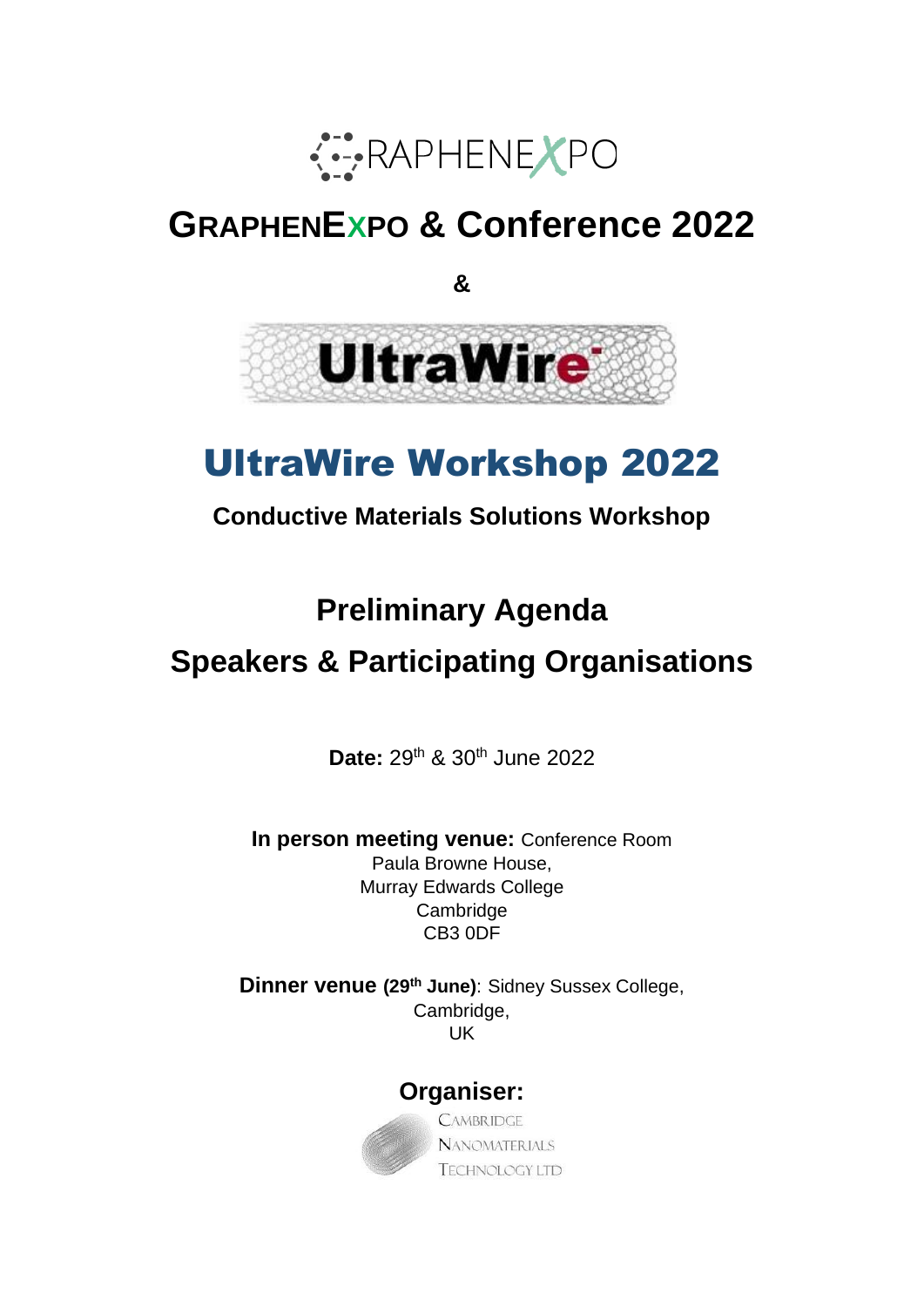



# UltraWire Workshop & GRAPHENEXPO 2022

# **Preliminary Agenda**

### **Date 1**

**Date:** 29th June 2022 **Venue**: Conference Room, Paula Browne House, **Murray Edwards College,**  Cambridge (in person venue) – **ZOOM** (online participation) **Dinner Venue:** The Old Library Sidney Sussex College, Cambridge

- **10:00** Arrival, registration and networking
- **10:30** *Online session - opening & testing*
- **10:45 Dr Bojan Boskovic,** CEO, Cambridge Nanomaterials Technology Ltd

Welcome and Introduction to the UltraWire Workshop 2022 & GRAPHENEXPO 2022 Conference

#### **11:00 Akram Zitoun,** Brunel University, UK

#### **Title: Graphene-based strain sensing in composites for structural and health monitoring applications**

Graphene is well known for its excellent physical properties. The presentation covers the use of graphene-based strain sensors systems for the assessment of the health of composite structures. The graphene sensor was applied on the composite structure through different scenarios. It was attached on CFRP and GFRP coupons either on the surface or embedded. The work focused on composite structure as they are more interest across different industrial sectors due to their mechanical properties.

#### **11:30 Dr George Maistros**, ADVISE-DETA Ltd., UK

#### **Title: Sensors for quality control of nano-reinforced structures**

Interdigital sensors with impedance spectroscopy are used to evaluate the degree of dispersion of nanoparticles in polymers or in aqueous solutions. The sensors can be introduced to the solution at the time of dispersion of nanoparticles and the impedance measurement hardware performs scans over a wide frequency range. The sensors produce a fringing electric filed over their surface and the response of the solution is recorded as impedance spectrum. The spectrum can be analysed with the help of equivalent electrical circuit models where the circuit elements can represent physical processes in the dispersion of nanoparticles. The time evolution of the values of the electrical circuit components is correlated to the changes in the size and interactions of the nanoparticles in the solution.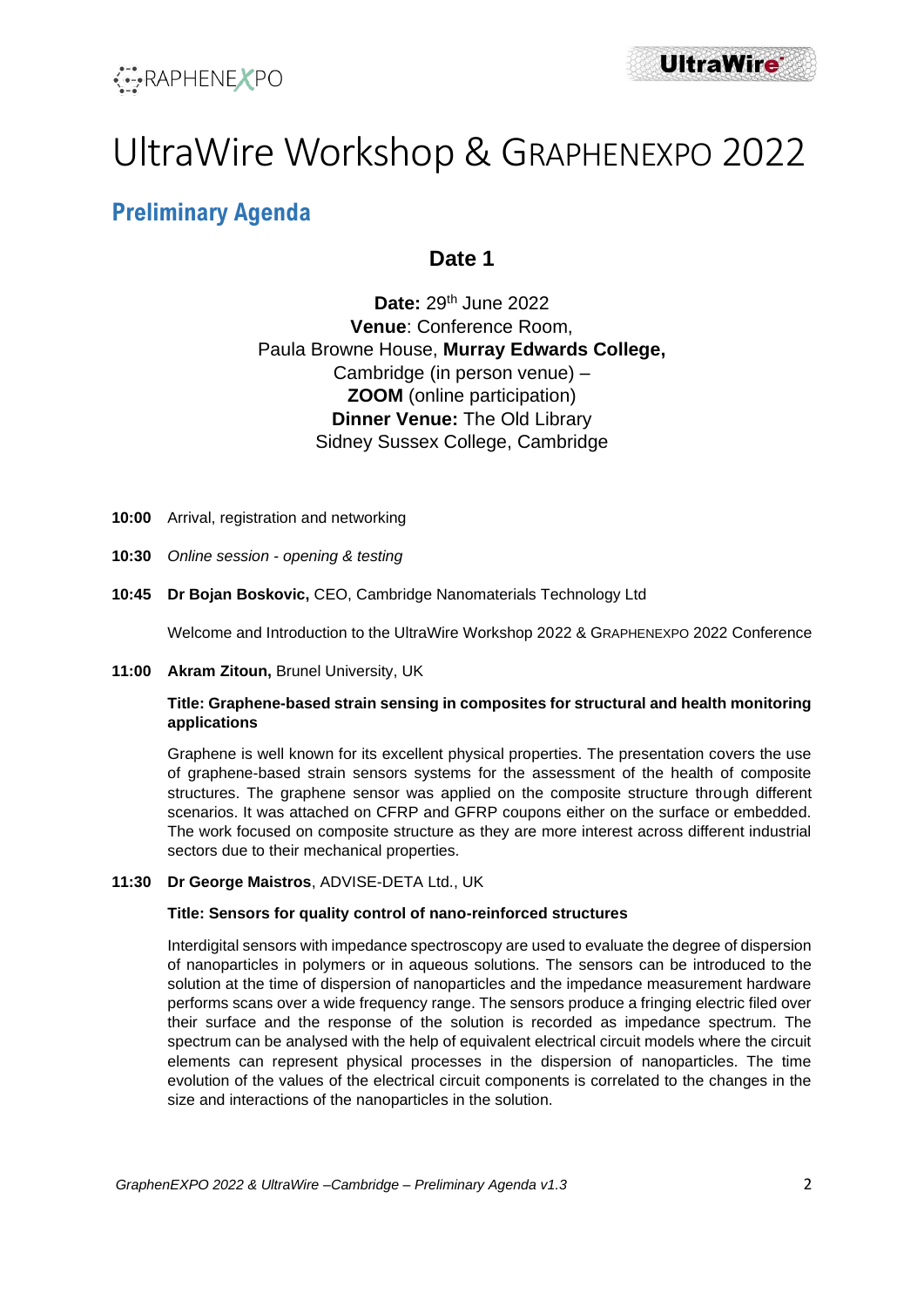



The same technique has been used in composite materials manufacturing to monitor in situ and in real time the progress of the cure reaction of the resin and provide a means of on-line quality control in production.

#### **12:00 Dr Julio Gomez,** Avanzare, Spain

#### **Title: Use of graphene materials in low resistivity inks and composites**

The use of different graphene materials (GRMs) allows to obtain low impedance inks and composites for their use in indifferent applications such as flexible electronics.

The ability and the possibility to produce graphene materials by using different production methods, give the ability to modulate the final properties of the inks and composites

#### **12:30** Discussion

#### **13:00** *Lunch break and networking*

*Visit our virtual expo; [www.graphenexpo.net](http://www.graphenexpo.net/) and [www.ultrawire.eu/expo](http://www.ultrawire.eu/expo)*

#### **14:30 Dr Amaia Zurutuza,** Graphenea, Spain

#### **Title: Developing a Graphene Industry**

Graphene is a relatively new nanomaterial with outstanding properties that could potentially be applied in many different fields. However, in order to integrate a new material into wellestablished industries such as the semiconductor industry, there are many challenges that will need to be overcome. During this talk, I will explain industrially viable ways to produce graphene and cover some of its potential applications.

**15:00 Dr Vahid Javan Kouzegaran,** Nanografi Nano Technology, Turkey

#### **Title: Graphene Oxide Frameworks (GOFs) as Advanced Materials for Applications in Energy Storage & DNA-based Molecular Junctions**

The expansion of 2D graphene oxide (GO) sheets by the cross-sectional solvothermal reaction of organic linkers as pillaring agents with the functional oxygen groups leads to a porous largely interlayered structures referred to as graphene oxide frameworks (GOFs) with the restored electrical conductivity and improved thermal stability. The solvent-free activated GOFs with highly increased surface area and porosity could be considered as promising candidates for applications in energy storage as electrode materials in various battery technologies and supercapacitors as well as molecular junctions. Theoretical and computational investigations demonstrate that electronic transport properties in GOFs are governed by quasiresonant and tunneling regimes. The covalent reaction of organic linkers with active sites of GO establishes through-molecule conductivity that can be tuned depending upon the chemical composition and length of the linking molecules.

- **15:30** coffee break
- **16:00** discussion
- **16:30** End of day one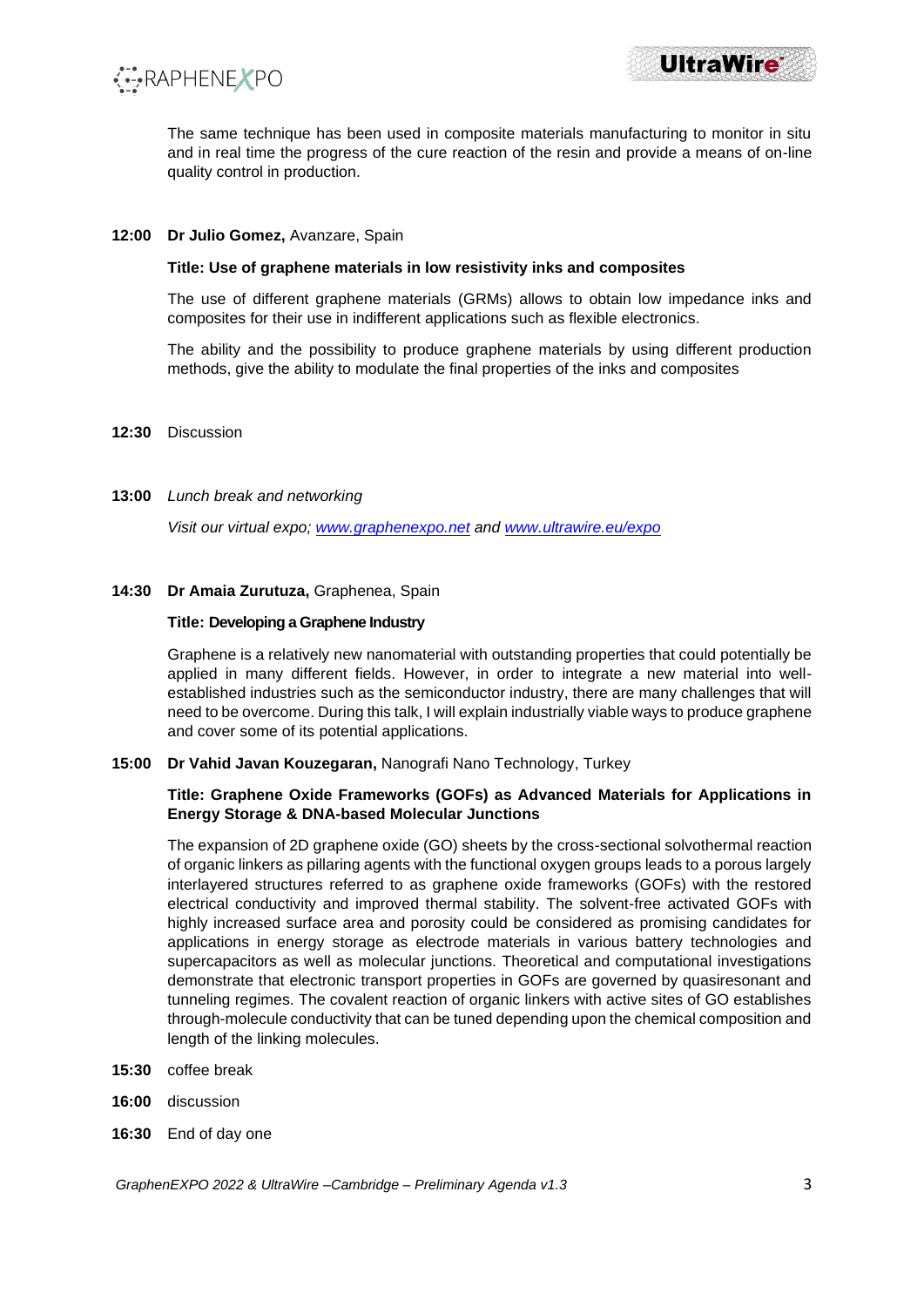



**19:00** Dinner at the Old Library in Sidney Sussex College, Cambridge

## **Date 2**

## **Date:** 30th June 2022 **Venue**: Conference Room, Paula Browne House, **Murray Edwards College,**  Cambridge (in person venue) – **ZOOM** (online participation)

- **10:00** Delegates arrival and registration
- **10:15** *Online session - opening & testing*
- **10:30 Dr Bojan Boskovic**, CEO, Cambridge Nanomaterials Technology Ltd

Welcome and Introduction to the UltraWire Workshop 2022 & GRAPHENEXPO 2022 Conference

#### **11:00 Prof. Anna Boczkowska,** TMBK Partners, Poland

#### **Title: Ultralight CNT-doped veils for the modification of composite' properties.**

Ultralight CNT-doped veils are based on thermoplastic polymers, carbon nanotubes and other fillers whose introduction into the composites' structure improves the electrical, mechanical and thermal properties. They can be used in the aviation, automotive, construction, machine, defence, and electronics industries for electromagnetic shielding and electrical discharge. Strengthening the laminates with nonwovens improves their electrical and mechanical properties, increasing their impact strength and limiting delamination, while minimising weight and manufacturing costs. The CNT-doped veils are intermediate products in composite material production, used as surface finishing or interleaves between fabrics or prepregs. They are easy in handling and safe during production of composites with common techniques such as RTM, infusion, Autoclave or Out of Autoclave. Pilot plant for manufacturing of CNT-doped veils was established in TMBK Partners Sp. z o.o. (Warsaw, Poland) in 2017

#### **11:30 Prof. Park Joung-hu,** Songsil University, South Korea

#### **Title: CNTFs-based Wires for Mega-Hertz Wireless Power Transfer**

This presentation shows an example of CNTF wire application to investigate a planar spiral transformer suitable for WPT charging systems. Efficiency of the transformer is investigated theoretically and experimentally over several MHz frequencies and ampere currents. The CNTFs-based wireless transformer operation was compared with copper (Cu) based wireless transformer fabricated with similar dimensions and DC resistance values. The AC resistance of both transformers is calculated using the conventional model of solid round conductor and the FEM simulation. It is found that the calculated and the FEM AC resistance values are matched in case of Cu transformer with 4194A Impedance/Gain-Phase Analyzer measurements while they are mismatched in case of CNTFs one. Therefore, a correction factor for the AC resistance of CNTFs wire is proposed to match the calculated AC resistance with the measured one. Furthermore, both transformers were tested experimentally within 50 W/6.78 MHz WPT charging systems at different ampere currents.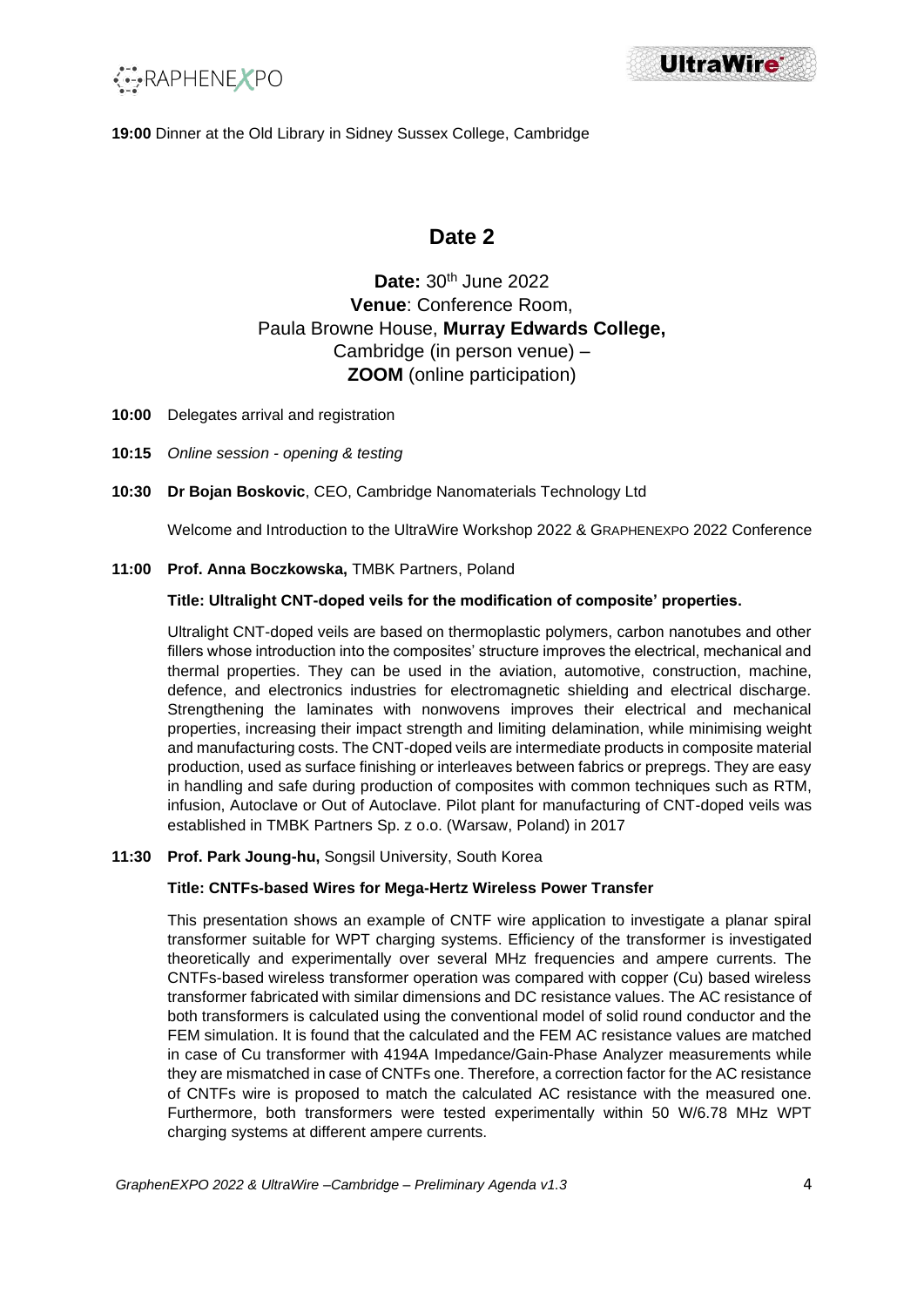

**UltraWire** 

- **12:00** Discussion
- **12:30** Lunch break & networking

*Visit our virtual expo; [www.graphenexpo.net](http://www.graphenexpo.net/) and [www.ultrawire.eu/expo](http://www.ultrawire.eu/expo)*

**14:00** End of day

## **UltraWire Workshop & Graphenexpo 2022 Conference – Speakers**



**Dr Julio Gomez Cordon** *(Speaker)* Avanzare Spain

**Dr Julio Gomez** is the President of the Board of Directors of Avanzare. B.S. degree in Chemistry from Universidad Complutense de Madrid (1995) receiving the best B.S. degree in Chemistry in 1995. Ph.D. in Chemistry (2000) from University of La Rioja, best PhD degree in Science and Technology award from the years 1999-2000. Postdoctoral researcher position in the Laboratoire de Synthèse Organique, University of Nantes-CNRS. He has received the National Award Entrepreneur of the year 2008 in Spain by the ministry of industry. Best SME from La Rioja in 2019, NANOAWARDS 2008 (USA). F&S best practices award in innovation 2013 (UK) for graphene composites. Finalist of the National Awards in Excellence 2013 and finalist of Innovation in SME awards 2018. Member of the Executive board of the Chamber of Commerce from La Rioja from 2010. President of the Innovation Committee of the Chamber of commerce, from 2010 to 2018, President of the Education and employment Committee of the Chamber of commerce from 2013. He is member of the Social Council of La Rioja University elected by the Regional Parliament from 2012. He is member of La Rioja region R&D committee from 2010. Member of FEDER committee from 2013. Member of the Secondary Education Committee from La Rioja region from 2013. He is the president of the Spanish Graphene Alliance. Inventor in 12 patents all of them under exploitation or licenced. Author of 71 papers and 7 books.



**Dr Amaia Zurutuza** *(Speaker)* Scientific Director Graphenea Paseo Mikeletegi 83, 20009 - San Sebastián, Spain

**Dr Amaia Zurutuza** received her Ph.D. degree in polymer chemistry from the University of Strathclyde (Glasgow, UK) in 2002. From 2001 to 2003, she was a Postdoctoral Research Fellow working in two European projects related to molecularly imprinted polymers. In 2004, she joined Ferring Pharmaceuticals (previously Controlled Therapeutics) where she worked in the research of new controlled drug delivery systems as a Senior Polymer Scientist. Her contribution led to the granting of three patents in novel biodegradable and biostable polymers for the controlled release of active compounds. In 2010, she became the Scientific Director of Graphenea. At Graphenea, she leads the research and development activities on graphene-based materials. Since joining Graphenea, she has so far filed for eleven patents and published more than 68 publications in peer reviewed journals, including Nature and Science. Principal Investigator in 21 EU FP7/H2020 funded research projects, 16 collaborative projects including the Graphene Flagship and 3 people training network projects. In addition, she has also given more than 48 invited talks in international conferences. Her research interests include the synthesis, characterization, and future industrial applications of graphene..

*GraphenEXPO 2022 & UltraWire –Cambridge – Preliminary Agenda v1.3* 5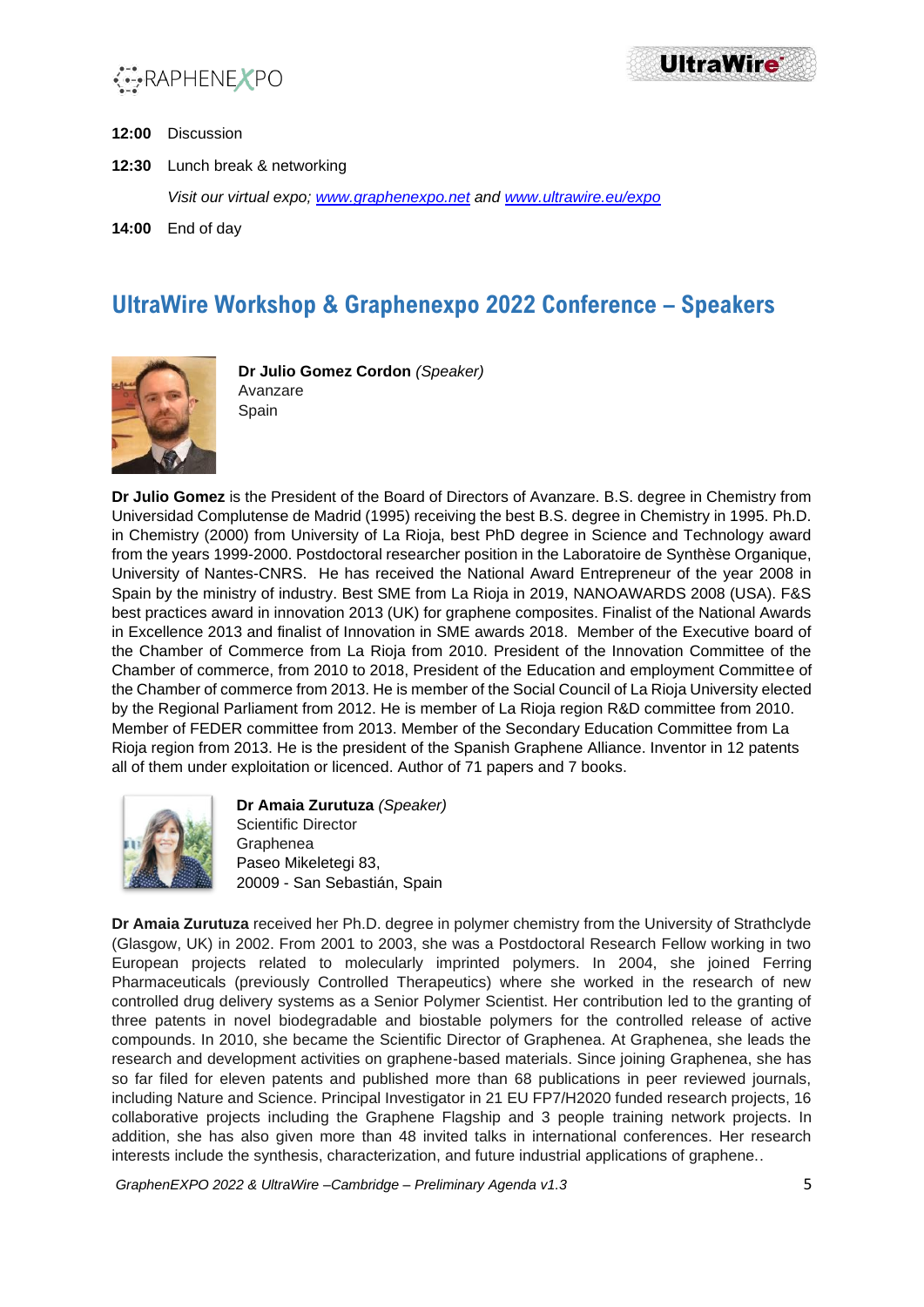





**Dr George Maistros**, *(Speaker)* ADVISE-DETA 34 Castle Rd. Bedford MK40 3PJ, UK

**Dr George Maistros** is the Technical Director of ADVISE-DETA and he is responsible for the innovation activities of the company. He is a Chemical Engineer from National Technical University of Athens and has received his PhD in Advanced Materials from Cranfield University in 1991, focusing on the dielectric cure monitoring of thermoset resin systems. He has over 25 years of experience in researching and promoting dielectric sensing systems for a wide range of materials and processes. He has coordinated five European industrial R&D projects on applications of dielectric technology on composites manufacturing processes. Through ADVISE-DETA he has coordinated the Innovate UK funded project GRAPHOSITE leading a consortium of 6 organisations.



**Akram Zitoun**, *(Speaker)* Research Fellow Brunel University London Brunel Composites Centre Cambridge, UK

**Akram Zitoun** is a Research Fellow at the Brunel Composites Centre (BCC). His current work includes design, modelling and development of technologies with relation to quality evaluation of composite either after manufacturing or during service life. His expertise lies within different non-destructive methods and structural health monitoring systems. He has expertise in designing and developing systems, develop machine learning algorithms for autonomous extraction of signal of interest and applying technical knowledge to evaluation the health of structures.

Akram gathered valuable experience by working on developing innovative systems of evaluation and assessment of aircraft composite structures. He in charge of developing the technical solutions and project management.



**Dr Vahid Javan Kouzegaran**, *(Speaker)* Principal Investigator at Production & Development **Department** Nanografi Nano Technology **Turkey** 

**Dr Vahid Javan Kouzegaran** received his Ph.D. in Analytical Chemistry with his research project on the application of porous materials (MOFs) as fluorescent biosensing platform for the detection of biomolecules and nucleic acid structures. He started to work as a researcher at Nanografi in the area of the application of porous as well as carbon materials as electrode materials for energy storage purposes, specifically Hybrid Supercapacitors & Metal-air batteries. He is serving as the project manager and main technical person in two Horizon Europe project calls for developing Supercapacitors and Metal-air batteries and is charge of the industrial scale synthesis and production of Graphene Oxide, Reduced Graphene Oxide and a range of Nanostructured materials and dispersions.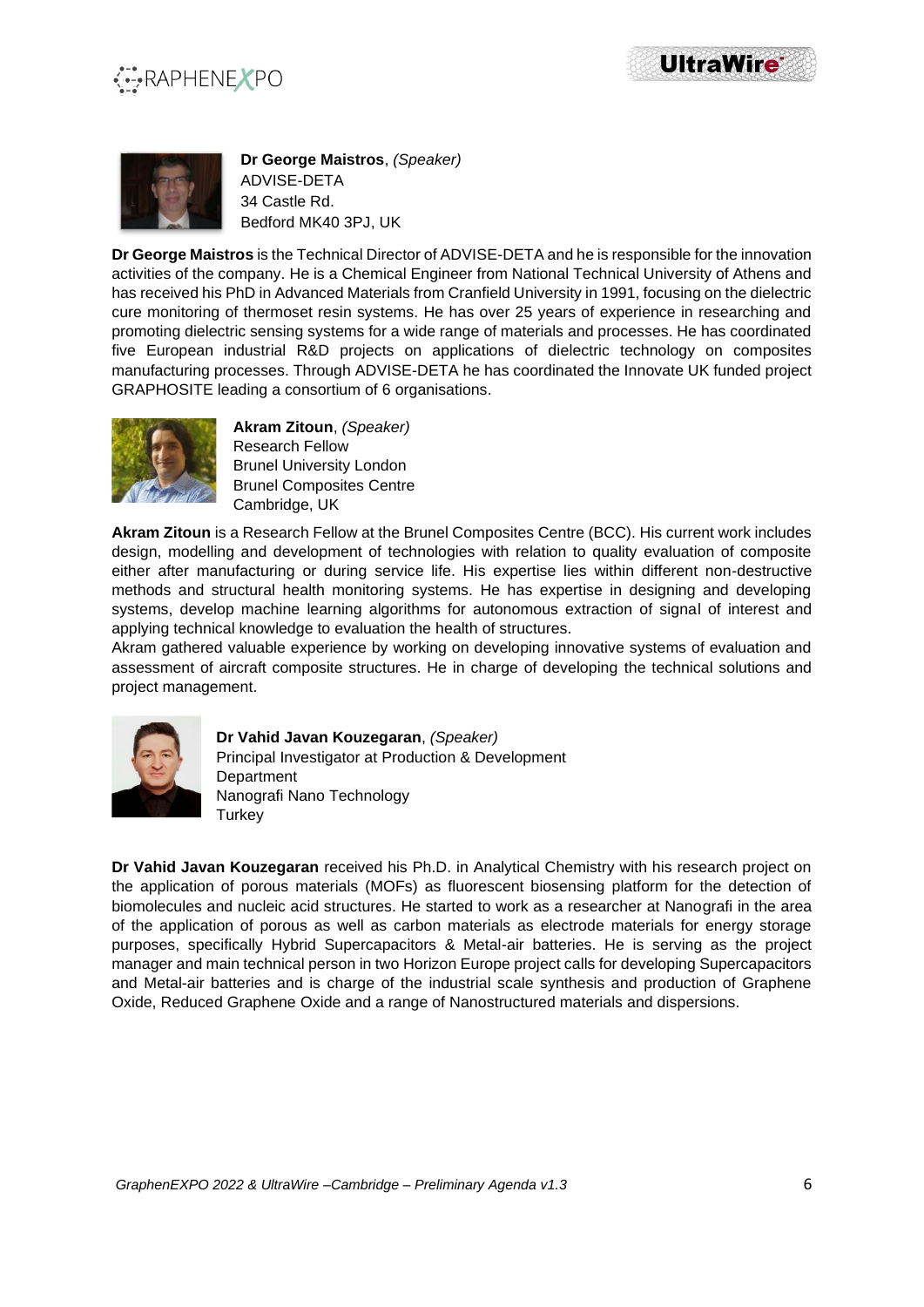

**UltraWire** 



**Prof. Park Joung-hu** (Speaker) Department of Electrical Engineering Soongsil University Sangdo-ro 369, Electrical Engineering Dept. Soongsil University, Dongjak-gu, Seoul 06978 South Korea

**Joung-Hu Park** (S'02 - M'06 – SM'13) received his B.S., M.S., and Ph.D. from the Department of Electrical Engineering and Computer Science of Seoul National University, Seoul, Korea, in 1999, 2001 and 2006, respectively. He is currently a Professor at Soongsil University, Seoul, Korea. From August 2004 to August 2005, he was a visiting scholar at Virginia Tech. Blacksburg, VA, USA, and from July 2015 to June 2016, he was a visiting assistant professor at University of British Columbia, Vancouver, Canada. His current research interests include the analysis of high frequency switching converters and renewable energy applications.



**Prof. Anna Boczkowska,** *(Speaker)* Scientific Director TMBK Partners Sp. z o.o. Poland

**Prof. Anna Boczkowska** has 30 years' academic and research experience at Warsaw University of Technology. She graduated from the Warsaw University of Technology, Faculty of Materials Science and Engineering, and received her PhD in 2000, D.Sc. in 2011, both at the same Faculty. Since 2018 she is full professor of technical sciences. Her professional experience is related to material sciences, especially composite materials, polymers, nanocomposites and smart materials. With TMBK Partners since 2013 as scientific director in several EU-funded projects on aeronautics and materials engineering performed under EU FP7 (ELECTRICAL, SARISTU), EU H2020 (PLATFORM, OASIS).

Key competences: research and development of new materials, project management, extensive technical knowledge, international collaboration.



**Dr Bojan Boskovic** (Speaker and Organiser) CEO, Cambridge Nanomaterials Technology 14 Orchard Way Lower Cambourne Cambridge CB23 5BN UK

**Dr Bojan Boskovic** is the Founder, Managing Director and Principal Consultant of the company. He has more than 20 years of hands-on experience with carbon nanomaterials and composites from industry and academia in the UK and Europe. Previously, he worked as a R&D Manager at Nanocyl, one of leading carbon nanotube manufacturing companies in Europe. He also worked on carbon nanotube synthesis and applications as a Principal Engineer-Carbon Scientist at Meggitt Aircraft Braking Systems, as a Research Associate at the University of Cambridge, and as a Senior Specialist at Morgan Advanced Materials. During his PhD studies at the University of Surrey he invented low temperature synthesis method for production of carbon nanomaterials that has been used as a foundation patent for the start-up company Surrey Nanosystems. He was a member of the Steering and Review Group for the Mini-IGT in Nanotechnology that advised the UK Government on the first nanotechnology strategy policy document. Dr Boskovic was working as an advisor for the European Commission (EC) on Engineering and Upscaling Clustering and on setting up of the European Pilot Production Network (EPPN) and European Materials Charaterisation Cluster (EMCC). He has experience in exploitation and dissemination management on a number of FP7 and H2020 European projects, including UltraWire, NanoLeap, OYSTER, M3DLoC, Genesis and nTRACK. Also in UK Government InnovateUK funded projects, such as UltraMAT and GRAPHOSITE He is also a leader of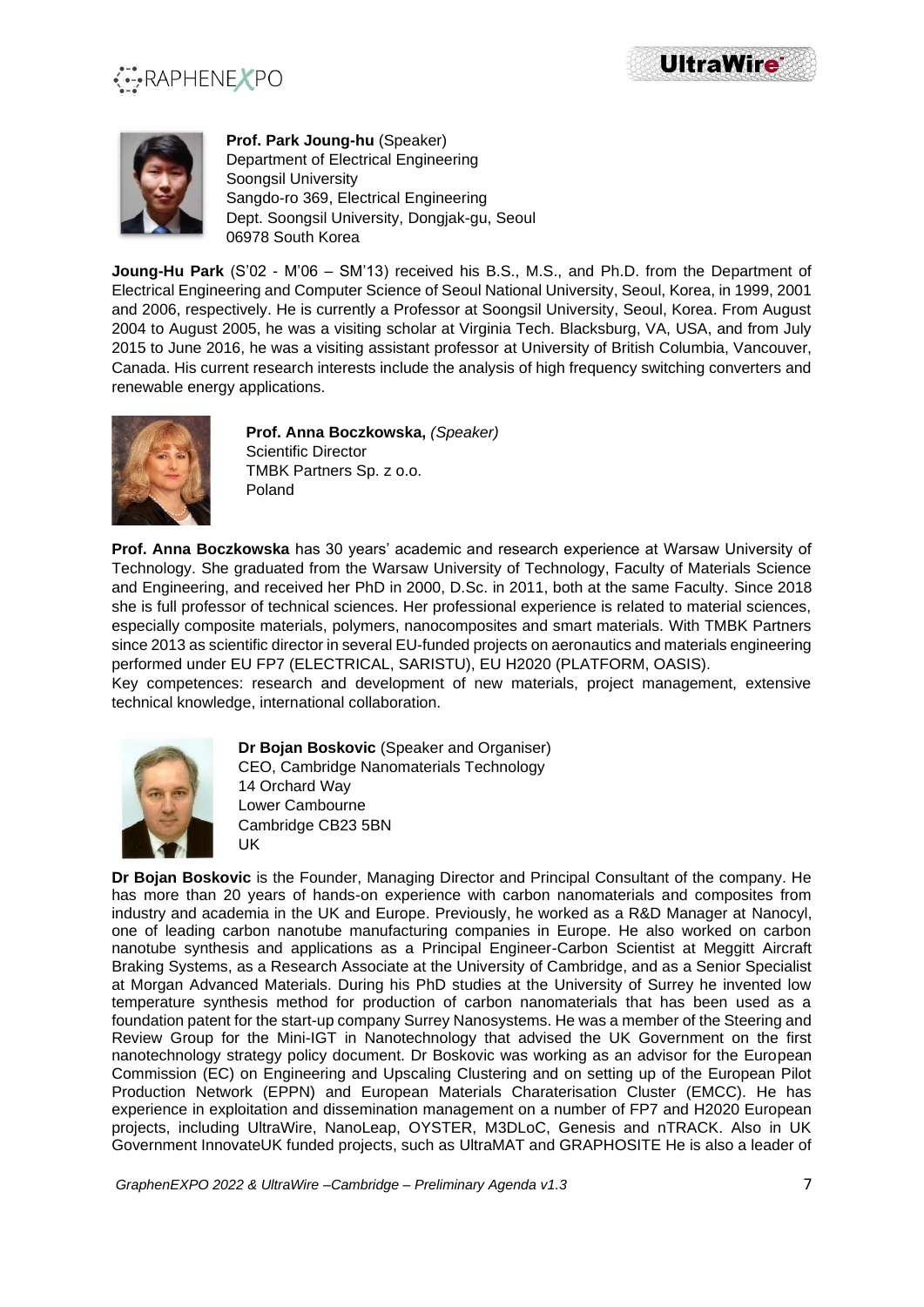

two private membership based consortiums: Nano-Carbon Enhanced Materials (NCEM) and Advanced Materials for Additive Manufacturing (AMAM).

## **UltraWire Workshop & Graphenexpo 2022 Conference – Exhibitors & Participating organisations**

Nanografi Nano Teknoloji Anonim Șirketi

Web: [www.nanografi.com.tr](http://www.nanografi.com.tr/)

**Nanografi Co** was founded in 2011 as a nanotechnology startup that manufactures and creates a market for critical nanomaterials such as carbon nanotubes (CNTs) and graphene. After successfully producing various types of CNTs, we began to explore the applications of different nanomaterials such as metallic nanoparticles, metal oxides, carbides, and clay nanostructures. As a result of these research and production efforts, we launched a wide range of products to the local market in the second half of 2014. In 2015, the demand in the local market increased, and our company began to develop new applications of nanomaterials according to our customers' needs, from new-generation lightweight materials to high-performance composites for aircraft. At the same time, the miracle material "graphene" and its various derivatives were successfully launched on the market.

#### TMBK Partners Sp. z o.o.

Web: [www.tmbk.pl](http://www.tmbk.pl/)



**TMBK** Partners is an R&D company specialised in providing solutions for producers of polymer composite structures offering new functionalities for expanding their application range and increasing their market value.

- We manufacture ultralight nonwovens (veils) based on thermoplastic polymers, carbon nanotubes and other fillers whose introduction into the composites' structure improves the electrical, mechanical and thermal properties.
- We offer services for the development of processing and testing conditions for plastics with fillers, including nanofillers.
- We provide expert opinions in the field of metallic, ceramic, polymeric material and composite engineering.
- We participate actively in European research projects which offer us access to the latest technology and product solutions.

### Graphenea



Web: [www.graphenea.com](http://www.graphenea.com/)

**Graphenea**, a technology company founded in 2010, is a world leading graphene producer. The 25 employees in Graphenea work on contributing to the successful development of Graphene applications

*GraphenEXPO 2022 & UltraWire –Cambridge – Preliminary Agenda v1.3* 8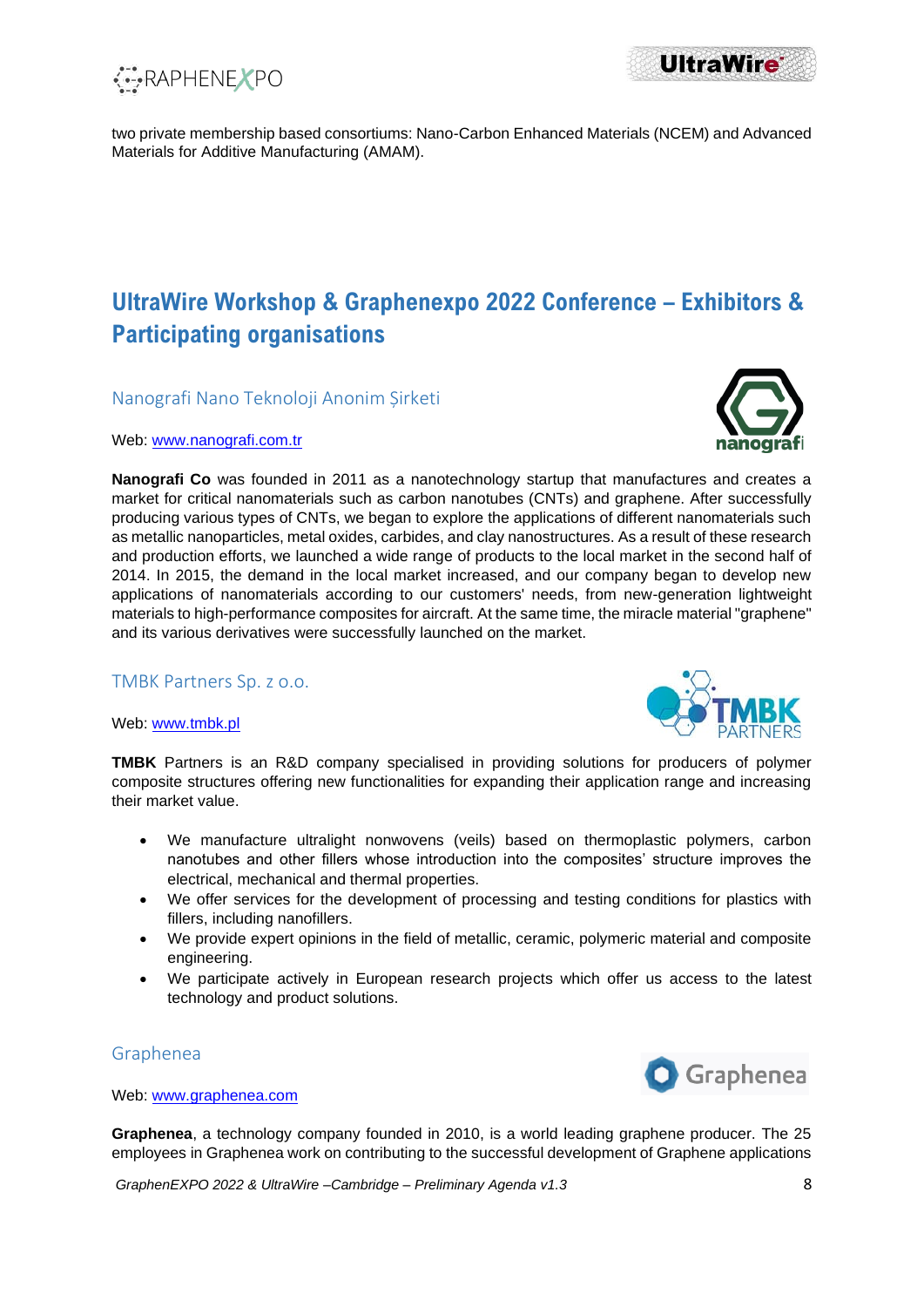

of our customers, in a wide range of sectors and in more than 60 countries in the world. Through research and innovation, we support our customers with our portfolio consisting of: CVD Graphene films, Graphene Field-Effect-Transistors chips (GFETs), Graphene Foundry Services (GFAB) and Graphene Oxides. Graphenea's facilities are located in Spain (San Sebastián) and USA (Boston)

### ADVISE-DETA

#### Web: [www.advise-deta.com/en/](http://www.advise-deta.com/en/)

**ADVISE-DETA** is a recently formed SME that specialises in implementing advanced sensors to a wide range of material transformation processes, including polymer processing, composite materials manufacturing, mixing of chemicals and repair of structures. To this end, the company owns the IP (through transfer from ADVISE, Greece) of the dielectric monitoring system, which includes dielectric sensors, electronic measurement hardware and intelligent process monitoring software. The system has been installed in several industrial sites of advanced composites manufacturing. The business goal is to market the existing technology and establish new applications in modern manufacturing processes. The company's laboratory includes process characterisation methods (viscometer, optical microscope), dielectric measurement systems (frequency analyser, dielectric cure monitoring systems, material state based control prototype, temperature controlled sample holders) and software programming and modelling tools (LabView, Matlab).

### Brunel Composite Centre

Web: [www.twi-innovation-network.com/innovation-centres/brunel-composites-innovation-centre](http://www.twi-innovation-network.com/innovation-centres/brunel-composites-innovation-centre)

**Brunel Composite Centre** is part of the Institute of Materials and Manufacturing of Brunel University. The principal mission of BCC is to establish a world class research centre offering high quality research in phenomena that take place at the interface of composites to other materials. The physicochemical processes studies include processing of composites, embedding of smart structures in composites and joining of composites with other materials. BCC operates with the aim of developing a financially sustainable research facility, drawing on Brunel University's existing strengths, to complement and underpin the applied research and development activities of TWI.

#### Avanzare Innovacion Tecnologica

Web: [www.avanzarematerials.com](http://www.avanzarematerials.com/)

**Avanzare Innovacion Tecnologica SL** (AVAN) is a Spanish SME specialized in the production of nanomaterials, nanomaterials dispersions and nanotechnology-based solutions. The company is specialized in the development & commercialization of special additives, mainly for different matrices and industrial sectors: plastics, rubber, paints, paper, etc., with international presence in the automotive, aeronautic, fabric, plastic, rubber, paint and building industries, the wire & cable sector and manufacturers of household appliances and packaging wood, paper, among others. AVANZARE is the European leader in graphene and other artificial 2D nano-materials such as n-Mg(OH)2, n-Zn(OH)2 and LDHs (double layered hydroxide) among other materials. With 6,000 m2 of facilities and more than 300 Tm of nanomaterials produced in 2018, AVAN has become one of the top 3 producers of nanomaterials in last decade.



 $\bullet$  inventing the future